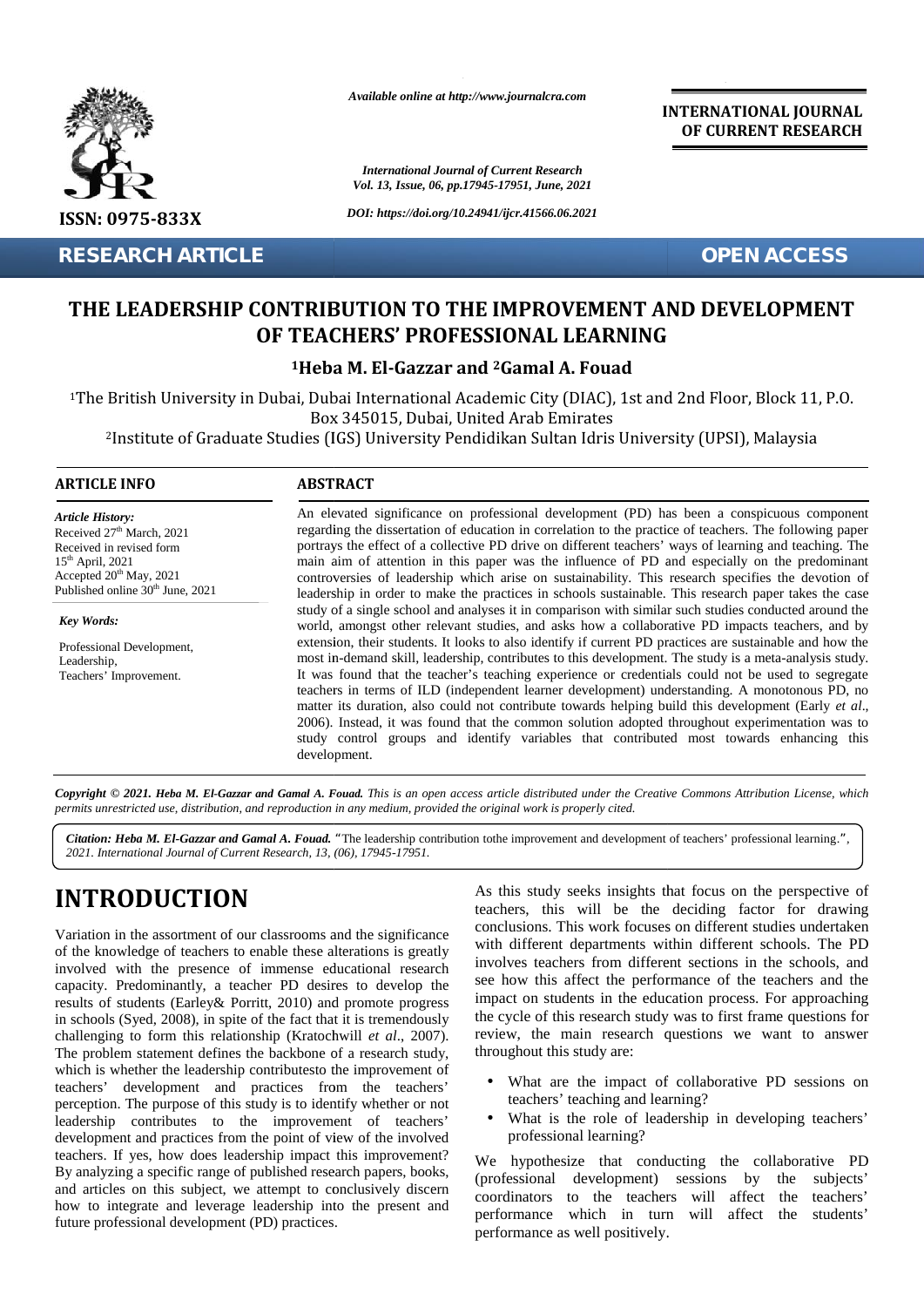This will be due to the general human nature of being able to better process various aspects of a situation when experiencing a visual impact or play and break down of it in front of them. The interactive nature of these PD sessions further helps develop the work culture into one that is more innovative and conscious of being. Leadership in the midst of collaboration allows teachers to understand both from their own mistakes, fallacies, and choices, as well as those of their peers. In the present day, most schools have a collection of teachers that choose to exhibit behavior similar to that of individual workers rather than common resources which could produce better results if they collaborate and interact. Taking into consideration the fact that the purpose of professional development (PD) is to facilitate a learning environment for teachers where they can simultaneously learn, develop themselves, and introspect on the basis of their new learnings, it can be stated that as professional development is categorized as a learning environment, it has similar demands one can expect from a generalized study environment. Hence, the integration of leadership into this co-learning space is not only beneficial but essential to improving overall development.

**The Significance of the Study:** Professional development is not only an important part of teacher curriculum but a necessary one. By continuously providing teachers PD sessions where they are able to holistically or even systematically review their teaching style, changes in the industry, understand how the market is fluctuating in terms of the subjects they teach and others, is a method of pushing the teacher to become and teaching students to become market capable when they leave the classroom. Furthermore, this stresses the importance of not having stagnant teachers. The reason it is best to focus energy on the development of the current education system is owed to the fact that it is a newcomer in the country of UAE, a country that is rapidly setting benchmarks for countries around the world in terms of development.

Similar to how the school curriculum is designed to have maximum efficacy in terms of educating the students across all grades, the professional development (PD) curriculum must be catered towards teachers. By designing the curricula such that it maximizes impact not only on teachers but this impact can be seen carried forward in terms of better student learning, the purpose of professional development is completed (Good & Weaver, 2003).

## **METHODOLOGY**

**Literature research:** The study is a meta-analysis study. We initially established authorization to place the publications Research criteria which would be used for the review, the articles have to be (a) published in authenticated journals in 1997 or later (b) has been focused on the role of leadership and teachers' development (c) has to be empirical or ostensibly experimental. Then we have put all the articles that match our criteria in two ways: First, the papers that were reviewed earlier on the significant role of leadership in teachers' progress were collected. Second, the educational resources were searched from 1997 to 2020 using the keywords: leadership, PDs, teachers' development. And last we get the results of these articles and get our conclusion out of it. A detailed array of research studies focusing on the subject of professional development (PD) for teachers were studied. They were selected by using Google Scholar as a search engine to

limit results to only scholarly articles and the keywords PD, professional development, teachers, collaboration, innovation, and learning. The time frame used to ensure that content is relevant and up to date is 23 years from1997- 2020. This extended time frame also helped us analyze how professional development for teachers has improved and changed over the years, the degree to which it has been able to impact teachers—both beginner and experienced, and current fallacies in the methodologies utilized &overall design. The multiple variables that set these studies apart from one another were subject specificity, the objective of professional development, comparative analysis, effects of innovation in professional development, how collaborative PD can be profitable and utilized to facilitate teacher learnings for the implementation of new curricula, teaching styles, student learning styles, activities, and more. The research studies utilized to gain an in depth understanding of the topic have been assessed in terms of the quality of the study. This was done by validating it against a series of questions. First, was this research study peer-reviewed?Peer-reviewed journal publications are subjected to stricter scrutiny than their non-peer-reviewed counterparts. This encourages authors to adhere to a high level of academic standard in terms of reporting data, drawing conclusions. How many times has it been cited? Does it ask important questions and provide the setting and is there a description of the population of interest, explanation of the process used to select participants, key definitions (concepts and variables), descriptive statistics for main variables, and analytic techniques. Second, are there any potential threats to the validity of the study?

**Example:** construct the adequacy of the measurement of the theoretical concept of the topic chosen by the researcher(West, 2019). Each study was compared against this rigorous set of metrics in the effort to maintain an academic standard quality of study for this research. These questions helped narrow down the material found relevant to the topic of study and further helped to maintain the accuracy and relevancy of the subject.

### **Literature Review**

The UAE has developed and reinstated itself as a sustainable nation committed to the United Nations Sustainable Development Goals (UN SDGs). In doing so, it has realized the importance of an inclusive and innovative education system that is aligned with its vision for the federation. By focusing on skills that empower individuals to be able to understand and apply their in-classroom learning, the UAE has developed an education system that beats its counterparts which are more syllabus focused, hence, converting the education system into a learning process essential to educate the youth of today in matters that will allow them to become the leaders of tomorrow. Hence, professional development (PD) for teachers is an important area of focus. Professional development is required for teachers across all subjects, however, on analyzing various papers that focused towards professional development in categorical manners, i.e., science, math, humanities  $\&$  arts, business, etc., it was found that math and science teachers, due to the complexity of the subject and comparatively lower support against pressure is provided for learning, there need to be specialized sessions for math and science teachers so that they may better understand the ILD objectives and implications (Wilson, 2013). Furthermore, teachers who collaborated to bring together ideas for a co-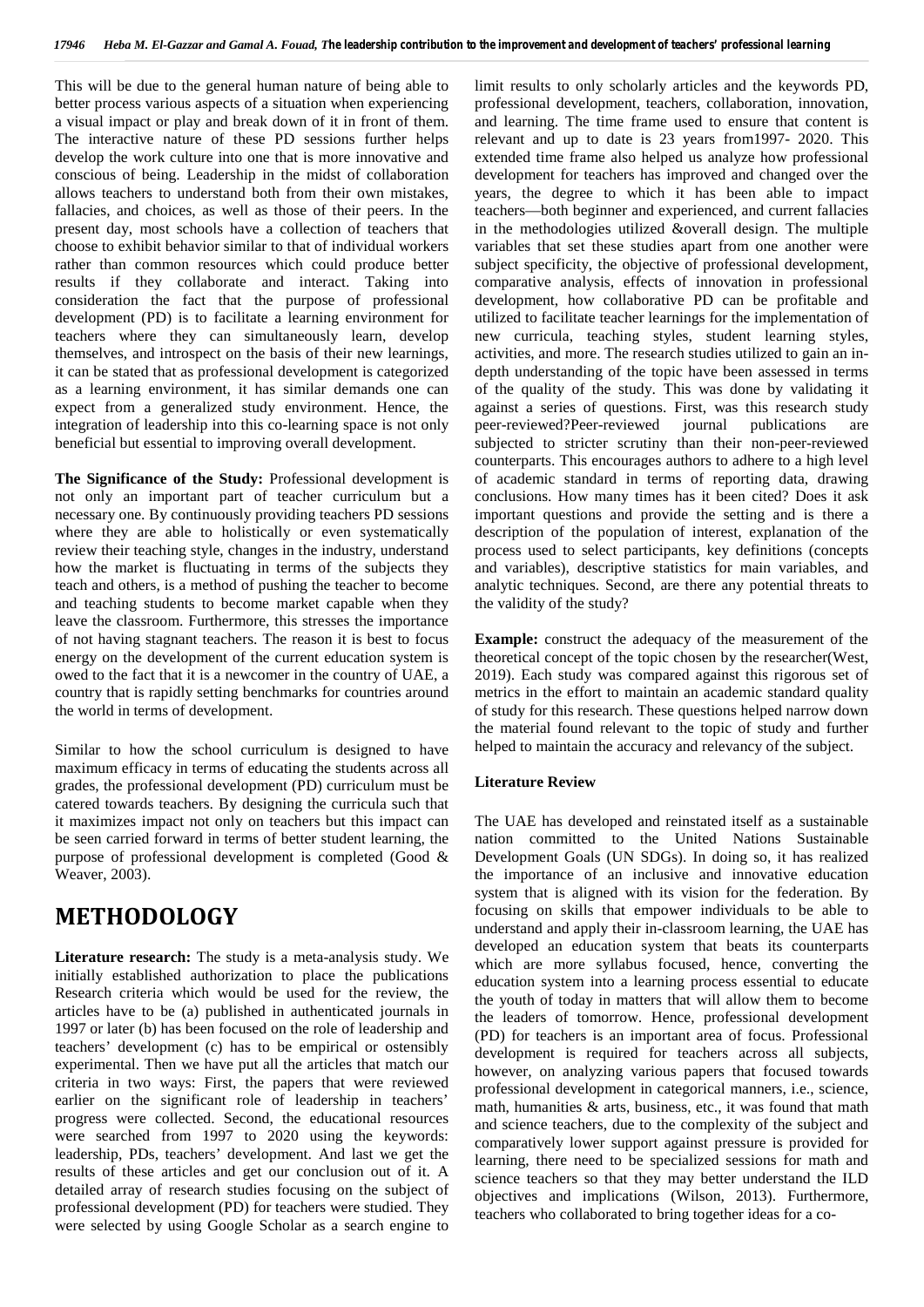|                | Rosenfeld, M., &<br>Rosenfeld, S., 2008               | exploratory-<br>descriptive<br>and<br>retrospective study | 234 teachers                                                                                                                                                                                                                                                                                                   | Interventionist beliefs<br>of teachers<br>about<br>students<br>$(^{\circ}Bv)$<br>intervening, I can<br>help a learner with<br>difficulties"). | Professional<br>Development<br>(PD)<br>for<br>used<br>course<br>sensitizing teachers to<br>ILD (individual learner<br>differences) via five<br>learning/cognitive<br>styles tools was valid<br>and reliable. | The duration<br>of<br>the<br>professional development<br>$(28 \text{ hrs. vs. } 56 \text{ hrs.})$ & the<br>quantity of<br>teaching<br>experience<br>were<br>independent factors in<br>determining<br>and<br>developing the teachers'<br>interventionist<br>beliefs<br>about students | mediated,<br>collaborative,<br>and constructivist<br>$\mathsf{A}$<br>professional development will be able to sensitize<br>teachers towards ILDs<br><i>(individual)</i><br>learning<br>differences) and increase effective teacher beliefs about<br>students (Rosenfeld & Rosenfeld, 2008).                                                                                                                                                                                                              |
|----------------|-------------------------------------------------------|-----------------------------------------------------------|----------------------------------------------------------------------------------------------------------------------------------------------------------------------------------------------------------------------------------------------------------------------------------------------------------------|-----------------------------------------------------------------------------------------------------------------------------------------------|--------------------------------------------------------------------------------------------------------------------------------------------------------------------------------------------------------------|--------------------------------------------------------------------------------------------------------------------------------------------------------------------------------------------------------------------------------------------------------------------------------------|----------------------------------------------------------------------------------------------------------------------------------------------------------------------------------------------------------------------------------------------------------------------------------------------------------------------------------------------------------------------------------------------------------------------------------------------------------------------------------------------------------|
| 2              | Wilson, S., 2013                                      | exploratory-<br>descriptive<br>and<br>retrospective study | 2 control groups                                                                                                                                                                                                                                                                                               | Interventions<br>that<br>take<br>a<br>systemic<br>approach to reform<br>hold promise<br>for<br>PD<br>improving<br>effectiveness.              | The Next Generation<br>Science Standards are<br>reasonable and valid.                                                                                                                                        | The<br>factors associated<br>with<br>considerable<br>developments in teacher<br>&knowledge,<br>practice<br>with students'<br>along<br>achievements<br>science<br>be<br>further<br>must<br>developed.                                                                                 | The U.S. educational system's complexity continuously<br>prevents experts from identifying methods to support<br>teachers. A reform or systemic intervention is required<br>to overcome this (Wilson, 2013).                                                                                                                                                                                                                                                                                             |
| 3              | <b>B.</b><br>Hardin,<br>&<br>Koppenhaver, D.,<br>2016 | Survey<br>Research<br>design                              | 267 teachers for grades $6 -$<br>12                                                                                                                                                                                                                                                                            | Design and develop<br>new PD to increase<br>teacher engagement<br>and participation.                                                          | The teacher survey is<br>based on the most<br>popular (15) inquiries<br>during PD.                                                                                                                           | Flipped model results in<br>50%<br>expenditure<br>decrease, and majority<br>approval from engaged<br>teachers.                                                                                                                                                                       | A flipped model was identified to be a better model<br>design for professional development due to its<br>integration of both online resources and face-to-face.<br>This further allowed teachers to concentrate without the<br>interruptions faced in conventional PD environments.                                                                                                                                                                                                                      |
| $\overline{4}$ | $S_{\cdot}$<br>Gibson,<br>&<br>Brooks, C. (2012)      | exploratory-<br>descriptive<br>and<br>retrospective study | In the $2009-10$ school year,<br>elementary teachers in a<br>Canadian school district were<br>handling the implementation<br>of a new curriculum for social<br>studies. This move came 3 to 5<br>years after the school had a<br>formal experience f a district-<br>level professional development<br>program. | Effectiveness<br>of<br>locally designed PD<br>programs in the<br>implementation of a<br>new curriculum.                                       | The study is done after<br>3 to 5 years, post<br>establishment of a<br>program<br>for<br>professional<br>development.<br><b>By</b><br>utilizing this time gap,<br>this study is valid and<br>reasonable.     | There is a need for a more<br>intentional focus on the<br>use of technology in order<br>to expand digital networks<br>to enhance future PD<br>curricula<br>change<br>programs.                                                                                                       | For professional development to be effective, it must be<br>based on teachers' needs; involve active learning,<br>collaboration, and modeling; be supported by a culture<br>of learning in schools; and considerate of teacher<br>resistance to change.                                                                                                                                                                                                                                                  |
| 5              | M.,<br>Fitzgerald,<br>&Theilheimer,<br>R.<br>(2012)   | Research<br>Survey<br>design                              | Three participating programs,<br>Aster, Begonia, and Crocus<br>Centers. Each of<br>these<br>employed<br>programs<br>approximately 30 to<br>- 68<br>teachers<br><b>&amp;assistants</b><br>at<br>multiple branches. Out of the<br>104 teachers approached, 67<br>teachers responded.                             | Understand<br>what<br>teachers want from<br>professional<br>developmental<br>activities.                                                      | The study conducted<br>involves 3 top rank<br>Head Start programs<br>which keep the study<br>valid and reasonable.                                                                                           | There is a need for a<br>shared<br>philosophy<br>the<br>staff<br>amongst<br>members,<br>healthy<br>relationships, and trust<br>amongst colleagues for<br>the smooth operation of<br>the teaching unit as a<br>whole system rather than<br>individual members.                        | Specific strategies can help foster supervisory support,<br>clarity of policies and procedures, and staff autonomy.<br>This, in turn, helps enhance the professional<br>development program and its efficacy as observed in<br>top-class programs. The creation and maintenance of<br>programmatic mechanisms through which staff<br>members are able to communicate with each other<br>provide clarity and support. Leadership is clearly an<br>important factor here (Fitzgerald & Theilheimer, 2012). |

Continue …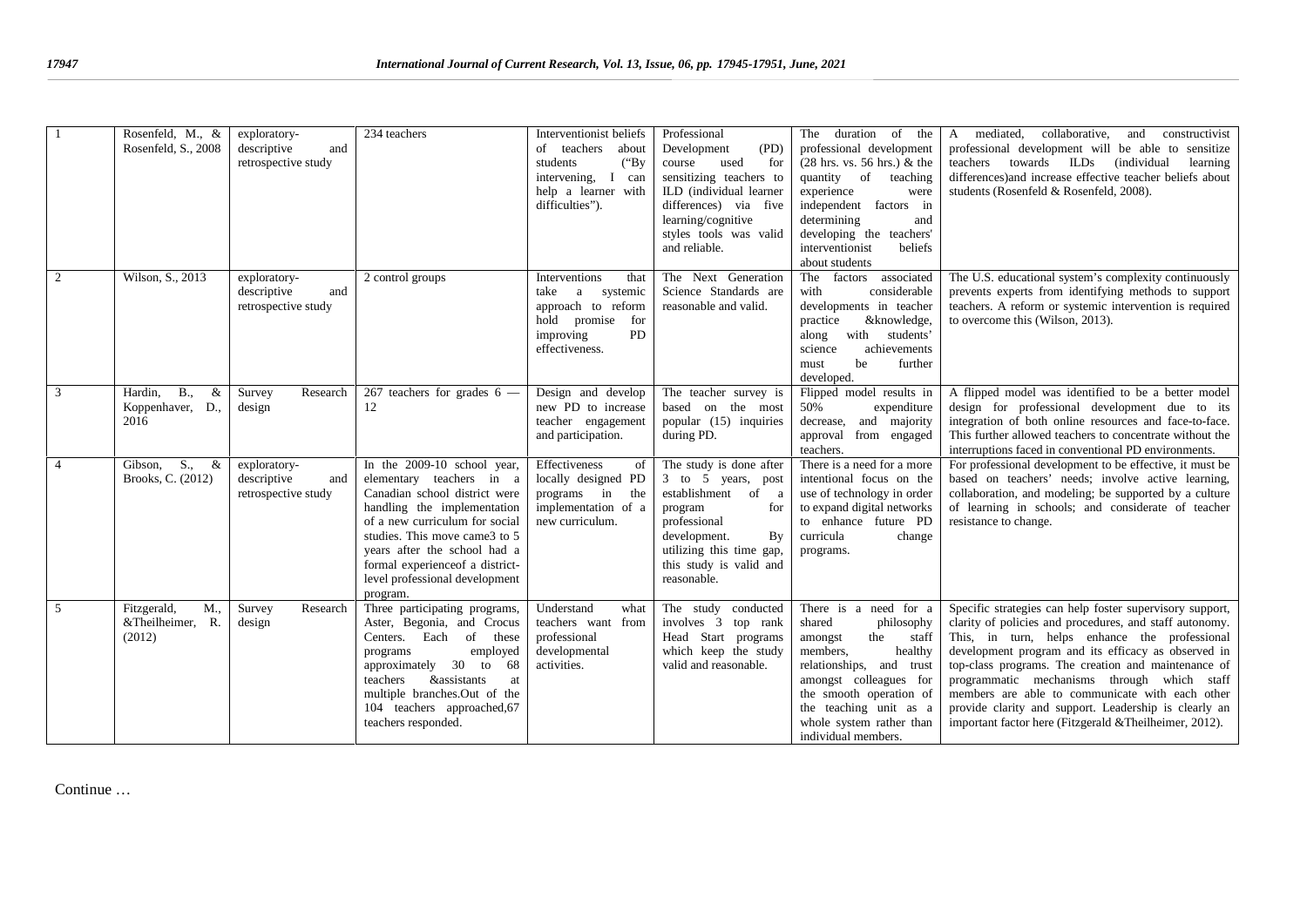| Good, J., & Weaver, A.<br>-6<br>$(2003)$ .                                                                        | Survey<br>Research<br>design                              | 112 teachers                                                                                                                                                                                    | In-service centers are<br>responsible<br>for<br>maintaining<br>professional<br>standards<br>amongst<br>currently<br>employed<br>teachers.           | Data from the National<br><b>Staff</b><br>Development<br>Council is valid and<br>reasonable.                                                                               | Even<br>within<br>the<br>constraints<br>of<br>a<br>professional development<br>center, it is possible to<br>continue to develop skills<br>and remain updated as<br>as there is a<br>long<br>disciplined manner of<br>approach.                                                                                                 | Professional development is an essential parameter for<br>retaining high-quality teachers. Though this may<br>provide to be a challenge with current practices, it<br>allows teachers to remain updated with current<br>standards (Good & Weaver, 2003).                                                                                                                                                                                                                                                                                                            |
|-------------------------------------------------------------------------------------------------------------------|-----------------------------------------------------------|-------------------------------------------------------------------------------------------------------------------------------------------------------------------------------------------------|-----------------------------------------------------------------------------------------------------------------------------------------------------|----------------------------------------------------------------------------------------------------------------------------------------------------------------------------|--------------------------------------------------------------------------------------------------------------------------------------------------------------------------------------------------------------------------------------------------------------------------------------------------------------------------------|---------------------------------------------------------------------------------------------------------------------------------------------------------------------------------------------------------------------------------------------------------------------------------------------------------------------------------------------------------------------------------------------------------------------------------------------------------------------------------------------------------------------------------------------------------------------|
| Coenders.<br>F.,<br>&<br>Verhoef, N. (2018)                                                                       | exploratory-<br>descriptive<br>and<br>retrospective study | Two high school teacher teams<br>participated, chemistry & a<br>multidisciplinary team of one<br>experienced & one beginner<br>teacher.                                                         | Teachers from both<br>teams went throug5h<br>the Lesson study<br>cycle twice.                                                                       | The<br>Extended<br>Interconnected Model<br>for Professional Growth<br>is valid and reasonable.                                                                             | Lesson Study contributed<br>to both experienced &<br>beginning teachers' PCK<br>development.                                                                                                                                                                                                                                   | The combination of two phases of the study:<br><i>development phase</i> where participants are introduced to<br>and interact with new pedagogies, participate in<br>discussions that focus on the students' perspective of<br>learning, design, and prepare a lesson plan for class<br>usage. This is to be followed by a class enactment<br>phase where the enactment of the designed lesson takes<br>place, observation of students occurs, and the<br>subsequent salient results are discussed with a revision<br>to the lesson plan (Coenders & Verhoef, 2018). |
| Kazemi, E., & Hubbard,<br>8<br>A. (2008)                                                                          | exploratory-<br>descriptive<br>and<br>retrospective study | N/A                                                                                                                                                                                             | Coevolution<br>of<br>participation between<br>classroom practice<br>and PD                                                                          | The examination is<br>based on quantitative &<br>qualitative<br>research<br>by<br>done<br>other<br>researchers.                                                            | The current unidirectional<br>outlook of evaluating the<br>efficacy of professional<br>development to teachers,<br>i.e., in terms of teachers'<br>perception is incomplete.<br>This evaluation needs to<br>be multi-variable in order<br>to address each aspect of<br>the<br>professional<br>development curriculum<br>design. | It is the need of the hour to study and understand how<br>teachers comprehend primary artifacts, depictions,<br>&enactments in the context of professional development<br>and how their participation in both their classroom and<br>PD co-evolves over time in order to improve upon the<br>design (Kazemi & Hubbard, 2008).                                                                                                                                                                                                                                       |
| Early, D., Bryant, D.,<br>9.<br>Pianta, R., Clifford, R.,<br>M.,<br>&<br>Burchinal.<br>Ritchie, S. et al. (2006). | exploratory-<br>descriptive<br>and<br>retrospective study | 237<br>pre-kindergarten<br>classrooms with more than 800<br>children<br>were randomly<br>selected among 6 states that<br>had well-established state-<br>funded<br>pre-kindergarten<br>programs. | The<br>association<br>teachers'<br>between<br>education, major, and<br>credentials<br>with<br>classroom quality or<br>children's academic<br>gains. | Data from the National<br>Center<br>for<br>Early<br>Development<br>and<br>(NCEDL)<br>Learning's<br>Multi-State Study of<br>is<br>Pre-Kindergarten<br>valid and reasonable. | There is some link in<br>terms of measures of<br>education.<br>classroom<br>quality, and children's<br>outcomes, however, this<br>link is not substantial<br>enough<br>to be further<br>pursued.                                                                                                                               | Gains in children's math skills across the pre-k year are<br>linked to the teacher's education (regardless of its<br>operationalizing) and the CDA credential is linked to<br>children's gains in basic skills; however, education,<br>training, and credentialing are not consistently related to<br>classroom quality or other academic gains for children<br>(Early, et al., 2006).                                                                                                                                                                              |

Continue ……………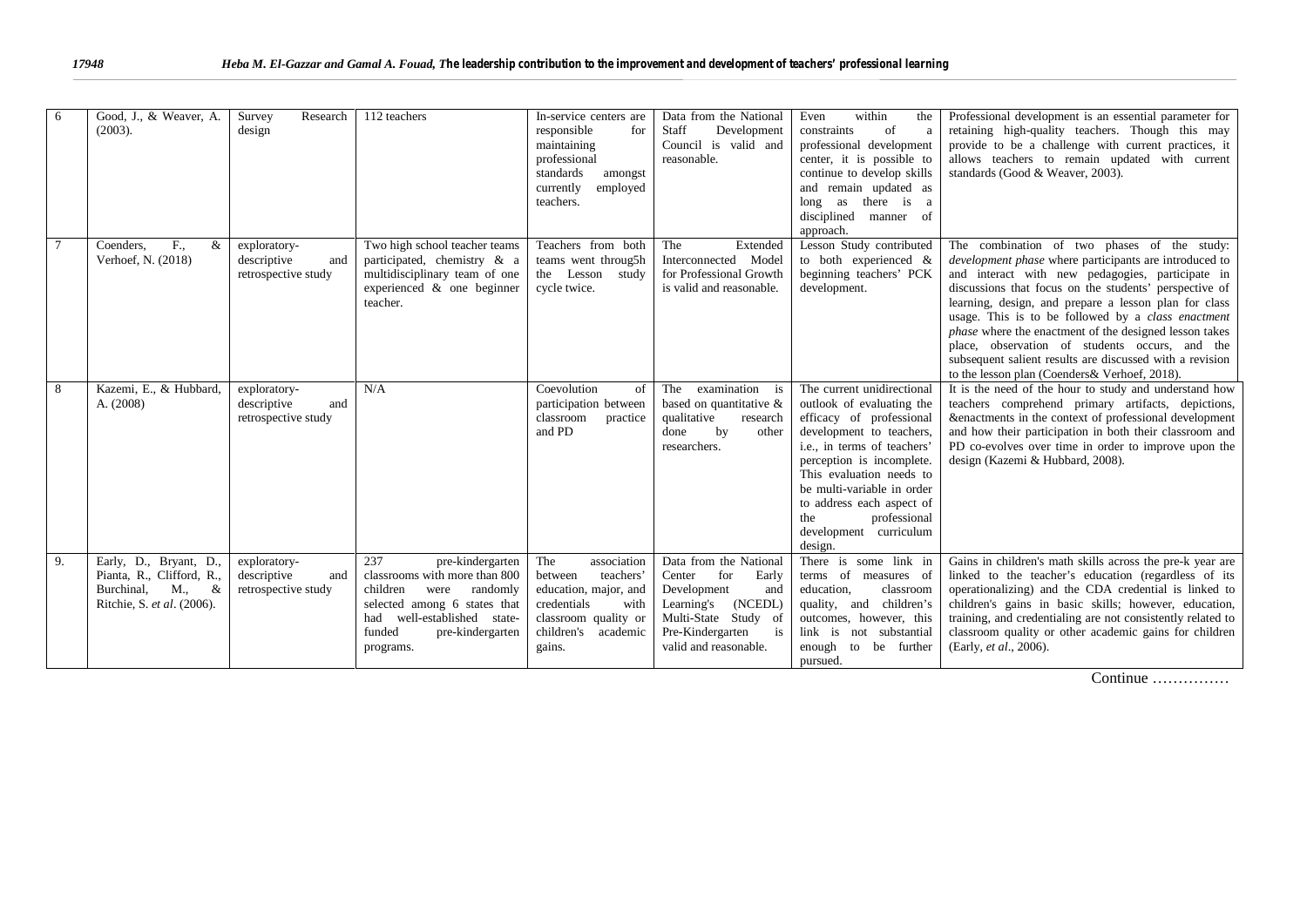| 10 | Bowman, B. T. (1989)                                         | exploratory-<br>descriptive<br>and<br>retrospective study/<br>causal study | N/A                                                                                                                                                                                                | Implications and impact<br>of self-reflection as an<br>element<br>of<br>professionalism.                                                                                                        | The database from the<br>American<br>Psychological<br>Association is valid and<br>reasonable.                                                                                        | Self-reflection<br>or<br>introspection is important<br>teaching<br>for<br>a<br>professional to develop<br>themselves and<br>their<br>teaching skills.                                                                                                                    | A combination of personal and scientific knowledge is<br>crucial for sound professional practices especially in<br>terms of early childhood education. There is an utmost<br>need for empathy, subjective understanding,<br>compassion, and self-knowledge in the professional<br>education of reflective practitioners.                                                                                                                                          |
|----|--------------------------------------------------------------|----------------------------------------------------------------------------|----------------------------------------------------------------------------------------------------------------------------------------------------------------------------------------------------|-------------------------------------------------------------------------------------------------------------------------------------------------------------------------------------------------|--------------------------------------------------------------------------------------------------------------------------------------------------------------------------------------|--------------------------------------------------------------------------------------------------------------------------------------------------------------------------------------------------------------------------------------------------------------------------|-------------------------------------------------------------------------------------------------------------------------------------------------------------------------------------------------------------------------------------------------------------------------------------------------------------------------------------------------------------------------------------------------------------------------------------------------------------------|
| 11 | P.,<br>Grossman,<br>Wineburg,<br>S.,<br>Woolworth, S. (2001) | exploratory-<br>descriptive<br>and<br>retrospective study                  | 22 English & social studies<br>teachers (along with a special<br>education & ESL teacher)<br>were surveyed over 2 1/2<br>years. They were chosen from<br>an urban high school.                     | Creation<br>of<br>an<br>interdisciplinary<br>curriculum through a<br>professional<br>development<br>project<br>model for the teacher<br>community<br>in<br>the<br>workplace.                    | The authors' experience<br>in tandem with that of<br>the schools is valid and<br>reasonable.                                                                                         | The model<br>of the<br>professional community<br>highlights the relationship<br>between<br>teachers'<br>opportunities to engage in<br>rich discourse and provide<br>similar opportunities for<br>all students.                                                           | Cultivating communities of learners among teachers<br>can re-culture high schools by creating a valuable<br>creative space where ideas matter to both students<br>&teachers. When Students observe teachers engaging<br>in the same activities—reading and discussing the text,<br>they will understand it is more than a syllabus to be<br>completed. This also facilitates teaching standards<br>amongst all teachers (Grossman, Wineburg,<br>Woolworth, 2001). |
| 12 | Lefstein, A., Vedder-<br>Weiss, D., & Segal, A.<br>(2020)    | exploratory-<br>descriptive<br>and<br>retrospective study                  | N/A                                                                                                                                                                                                | Attention towards daily<br>informal conversation<br>which is embedded deep<br>into work. This will aid<br>in the identification of<br>how teachers learn from<br>one another in unseen<br>ways. | The qualitative method<br>of studying a wide<br>range of published<br>research articles on the<br>same is valid and<br>reasonable.                                                   | There is a need for the<br>creation of a coherent<br>conceptual framework for<br>teacher talk that is<br>pedagogically productive.                                                                                                                                       | The education field needs to pay more focused $\&$<br>systematic attention to teacher on-the-job discourse as<br>well as learning outcomes based on internal (teacher)<br>teachings rather than external teachings (Lefstein et al.,<br>$2020$ ).                                                                                                                                                                                                                 |
| 13 | Tegos S., Demetriadis<br>S., Karakostas A.<br>(2015).        | exploratory-<br>descriptive<br>and<br>retrospective study                  | 43 students collaborated in<br>small groups to accomplish 3<br>different tasks.                                                                                                                    | Create communicative<br>interventions to facilitate<br>dialogue<br>and<br>expressions.                                                                                                          | The prototype CSCL<br>system with LC mode<br>interventions is a valid<br>and reasonable model<br>to work with.                                                                       | By<br>creating<br>communicative<br>interventions that serve to<br>facilitate<br>explicit<br>reasoning and thus, more<br>productive dialogue, it is<br>possible to increase<br>performance.                                                                               | The use of a conversational agent in facilitating<br>communication amongst peers and teacher-student is<br>pivotal to deciding how a student excels (Tegos,<br>Demetriadis, Karakostas, 2015).                                                                                                                                                                                                                                                                    |
| 14 | Dudley, P., (2013)                                           | exploratory-<br>descriptive<br>and<br>retrospective study                  | 3-4 case pupils from each<br>class, 4 teachers from two LS<br>groups                                                                                                                               | Facilitate discourse in<br>order to create a<br>collaborative approach<br>to lessons and focusing<br>on pupil learning rather<br>than that of teachers'.                                        | The<br>recorded<br>observation sessions of<br>teachers<br>during<br>discourse<br>regarding<br>Lesson Study plans are<br>valid and reasonable<br>methods<br>of<br>data<br>collection. | Social and cultural capital<br>resources and vivid data<br>from research lessons<br>were combined. This<br>resulted in the creation of<br>motivating<br>conditions<br>enabling collective access<br>to imagined practice and<br>joint development of<br>micro-practices. | Teaching and pupils' learning is improved upon when<br>discourse interactions about teacher learning in Lesson<br>Study (LS) contexts as teachers plan and discuss<br>research lessons take place (Dudley, 2013).                                                                                                                                                                                                                                                 |
| 15 | Bredeson, P. (2000).                                         | exploratory-<br>descriptive<br>and<br>retrospective study                  | 48 structured interviews were<br>conducted with teachers, other<br>school<br>administrators.<br>&principals on the role of<br>school principals in the<br>professional development of<br>teachers. | Principal<br>support for<br>teachers'<br>learning in<br>schools                                                                                                                                 | The survey method is<br>valid and reasonable as<br>all variables are clearly<br>defined and outlined.                                                                                | It was determined that<br>school principals exercise<br>a significant influence on<br>teacher<br>professional<br>development.                                                                                                                                            | Principals, as busy administrators, have the opportunity<br>to create substantial impact towards teacher learning in<br>schools by (1) acting as an instructional leader $\&$<br>learner; (2) creating a learning environment; (3) direct<br>involvement in the content, design, &delivery of<br>professional development; $\&$ (4) examination of<br>professional development outcomes (Bredeson, 2000).                                                         |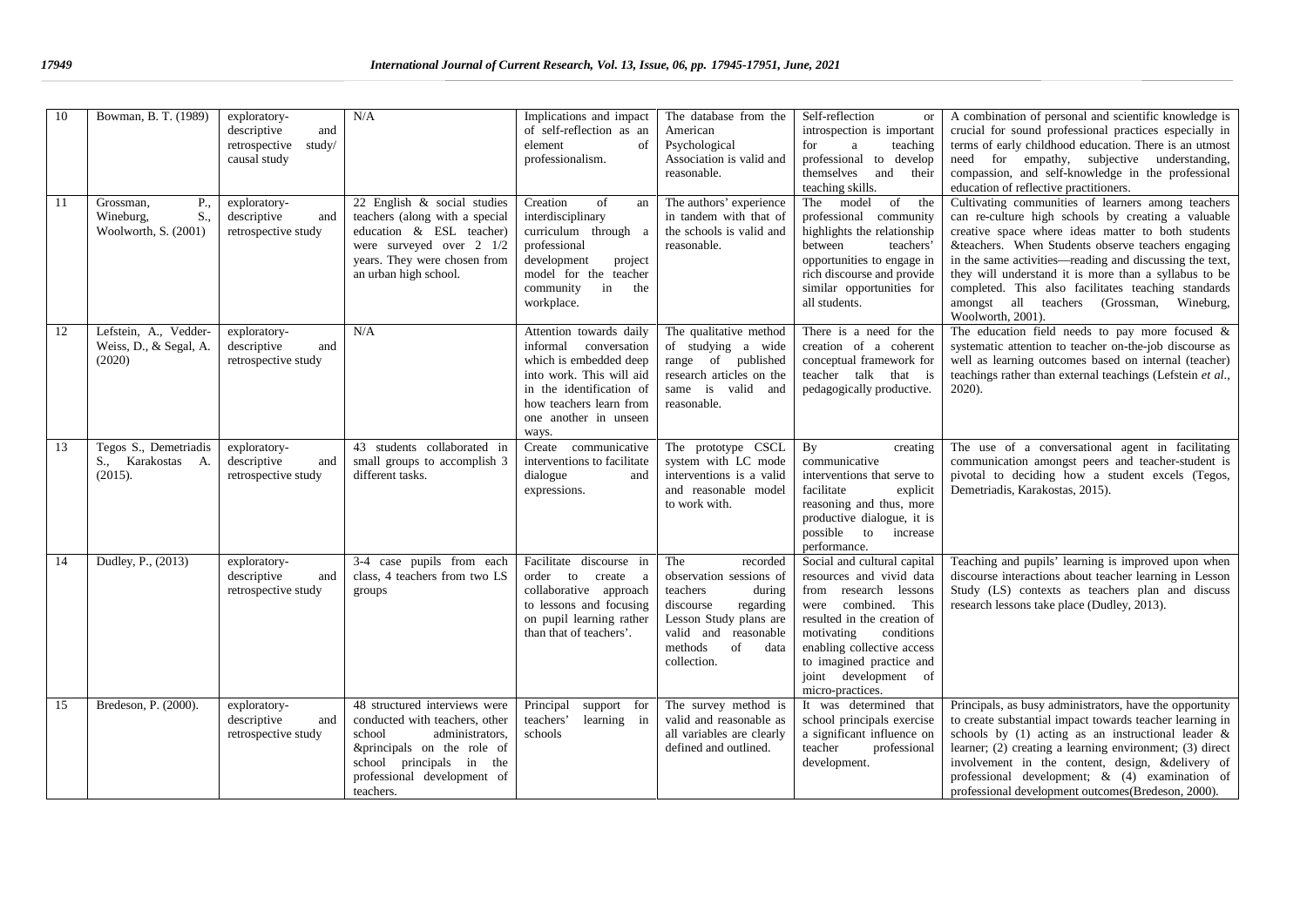curriculum or even main curriculum that would be a new design can better provide students a holistic learning environment. Additionally, this also helps the teachers improve upon themselves and think in a nuanced manner. This will help them create an enriched learning environment for all students regardless of learning type, disability, and more.

**Evidence Summary:** To accurately depict the evidence taken from supporting research publications & books, we created an evidence summary:

## **DISCUSSION**

**Interpreting Data:** Professional development is an umbrella term used for describing any activity that helps educators reflect upon their teaching methods and growth as teachers. This is inclusive of a range of activities such as workshops, one-on-one conversations, and even clean up days. Professional development that supports responsive relationships amongst teachers facilitates the ideal learning environment for maximizing the impact of leadership skills. The learning cycle is interactive, consisting of a balance between both practice and knowledge. This is especially important for teachers that introduce concepts to students earlier on in the learning stage. The principle must further have a complete understanding of professional study and dispositions stemming from cumulative classroom observation and direct engagement in teaching. The key findings from the multiple articles, studies, and books that were cross-referenced for the duration of this research study are that a collaborative environment is not only healthy for learningbut essential for understanding key takeaways that may otherwise be blind sighted due to the design of curriculum, environment, and lack of teacher engagement with peers (Bredeson, 2000). In its many forms, professional development (PD) can afford to bring an opportunity to the table for members of the teaching staff to learn together. In doing so it purposely builds interteam relationships.

#### **Conclusion**

I found that the teacher's teaching experience or credentials could not be used to segregate teachers in terms of ILD (independent learner development) understanding. A monotonous PD, no matter its duration, also could not contribute towards helping build this development (Early *et al*., 2006). Instead, it was found that the common solution adopted throughout experimentation was to study control groups and and identify variables that contributed most towards enhancing this development. These variables were identified to be a collaboration, analysis of salient results from application, subject address of literacy learning & instruction for their subjects, and interruption-free learning. Teachers set an example for their students. By exhibiting behavior that insinuates a blatant dislike or lack of interest for their job, educators, especially teachers, teach the students to similarly lack excitement. A good teacher is priceless simply because their enthusiasm can make the dullest of subjects seem exciting. However, this seemingly effortless task takes much more effort than is visible at first glance. It involves clearly understanding student behavior, facilitating communication amongst peers, teachers, and student-teacher, value creation, and more. By immersing themselves and creating an inclusive learning environment, teachers are able to similarly immerse

their students in the learning of the subject rather than the rote memorization often required to understand multiple theories (depending greatly based on the grade level of a student). This excitement is not limited to face to face teaching, rather, much like any other skill requires introspection, excellence, enthusiasm, skill, and more, Leadership can further facilitate the creation of programmatic mechanisms for communication which fosters communicative clarity, teamwork, and more. By doing so, teachers will understand quite quickly what they think of and process in terms of daily basis teaching. In turn, this encourages the teacher to improve and redesign the teaching methods. A prime example of this is the popular online science educator, Bill Nye. He is advertised by how understanding he is of the long term benefits of understanding how chemicals to function. He is depicted as an elementary students' teacher who enjoys bringing his knowledge to the table. The interest he generates compared to that generated by a teacher coming into class everyday will quite obviously share a difference. To overcome this, however, it is possible to create a friendly environment for teachers so that they are able to pass on this genuine or portrayed interest in the subjects they teach. By focusing on the maintenance of an academic standard in terms of teaching practices and methods for teachers in a manageable manner, schools will see children outperforming themselves due to the broader understanding the teachers will be able to show towards students. This patience and enthusiasm will encourage students to work harder to gain a similar satisfaction or happiness from the subject as the teacher is. If nothing else, the subject is at least considered to be taught well, despite the import of external validating factors.

## **REFERENCES**

- Bowman, B. T. 1989. Self-reflection as an element of professionalism. *Teachers College Record, 90*(3), 444–451. Retrieved 25 June 2020, from https://psycnet.apa.org/ record/ 1989-30976-001.
- Bredeson, P. 2000. The school principal's role in teacher professional development. *Journal Of In-Service Education*, *26*(2), 385-401.
- Coenders, F., & Verhoef, N. 2018. Lesson Study: professional development (PD) for beginning and experienced teachers. *Professional Development In Education*, *45*(2), 217-230.
- Dudley, P., 2013. Teacher learning in Lesson Study: what interaction-level discourse analysis revealed about how teachers utilized imagination, tacit knowledge of teaching and fresh evidence of pupils learning, to develop practice knowledge and so enhance their pupils' learning. *Teaching and Teacher Education*, 34, 107– 121.10.1016/j.tate.2013.04.006
- Early, D., Bryant, D., Pianta, R., Clifford, R., Burchinal, M., & Ritchie, S. *et al*. 2006. Are teachers' education, major, and credentials related to classroom quality and children's academic gains in pre-kindergarten?.*Early Childhood Research Quarterly*, *21*(2), 174-195.
- Earley, P. & Porritt, V. 2010. Effective Practices in Continuing Professional Development. London: Institute of Education, University of London.
- Fitzgerald, M., &Theilheimer, R. 2012. Moving Toward Teamwork Through Professional Development Activities. *Early Childhood Education Journal*, *41*(2), 103-113.
- Gibson, S., & Brooks, C. 2012. Teachers' perspectives on the effectiveness of a locally planned professional development program for implementing new curriculum. *Teacher Development*, *16*(1), 1-23.